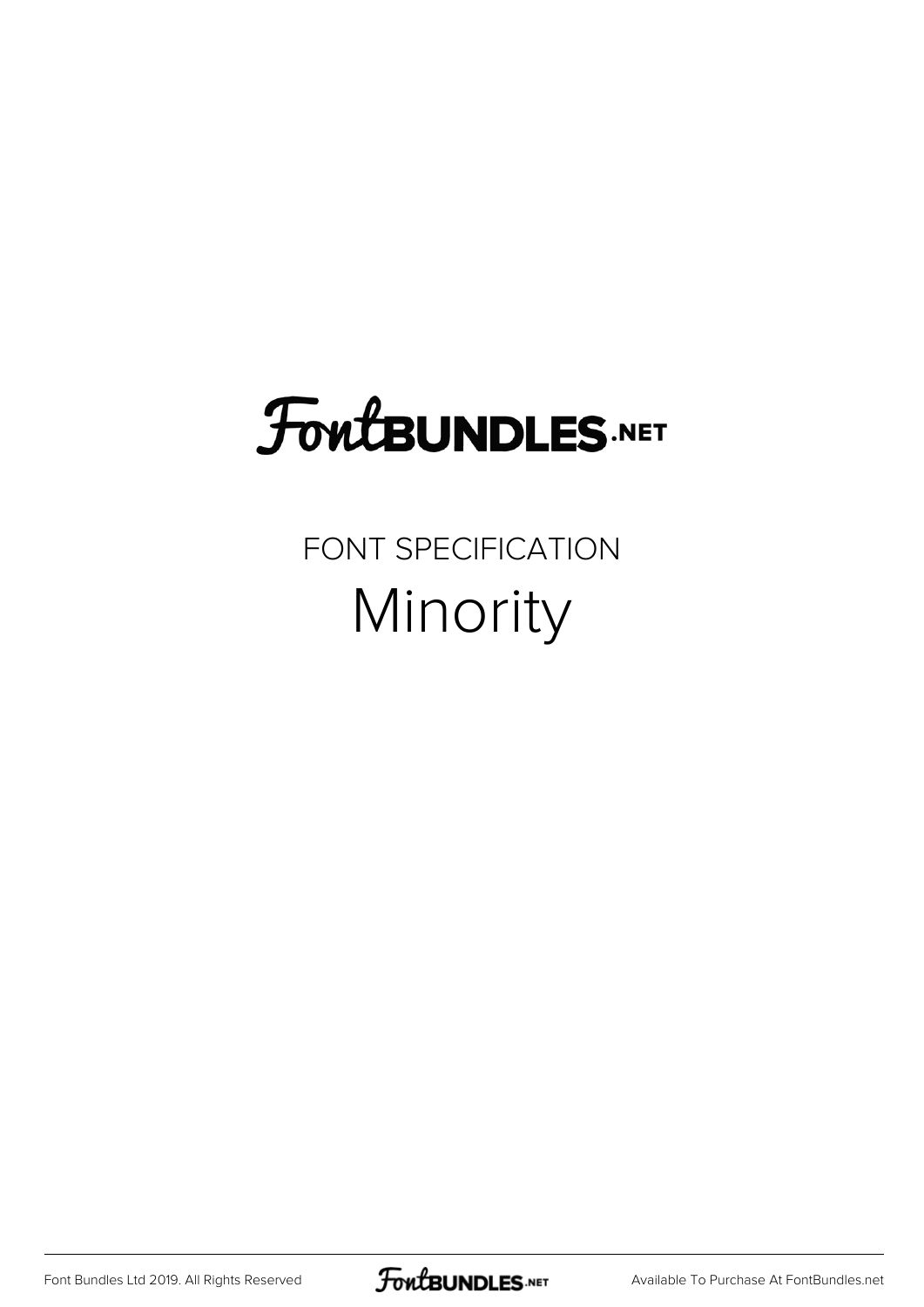#### Minority - Regular

**Uppercase Characters** 

# ABCDEFGHIJKLMNOPQRETUVWXYZ

Lowercase Characters

## WGUWOGYWYKIMNOWYTTWYWXYZ

**Numbers** 

# 0113456789

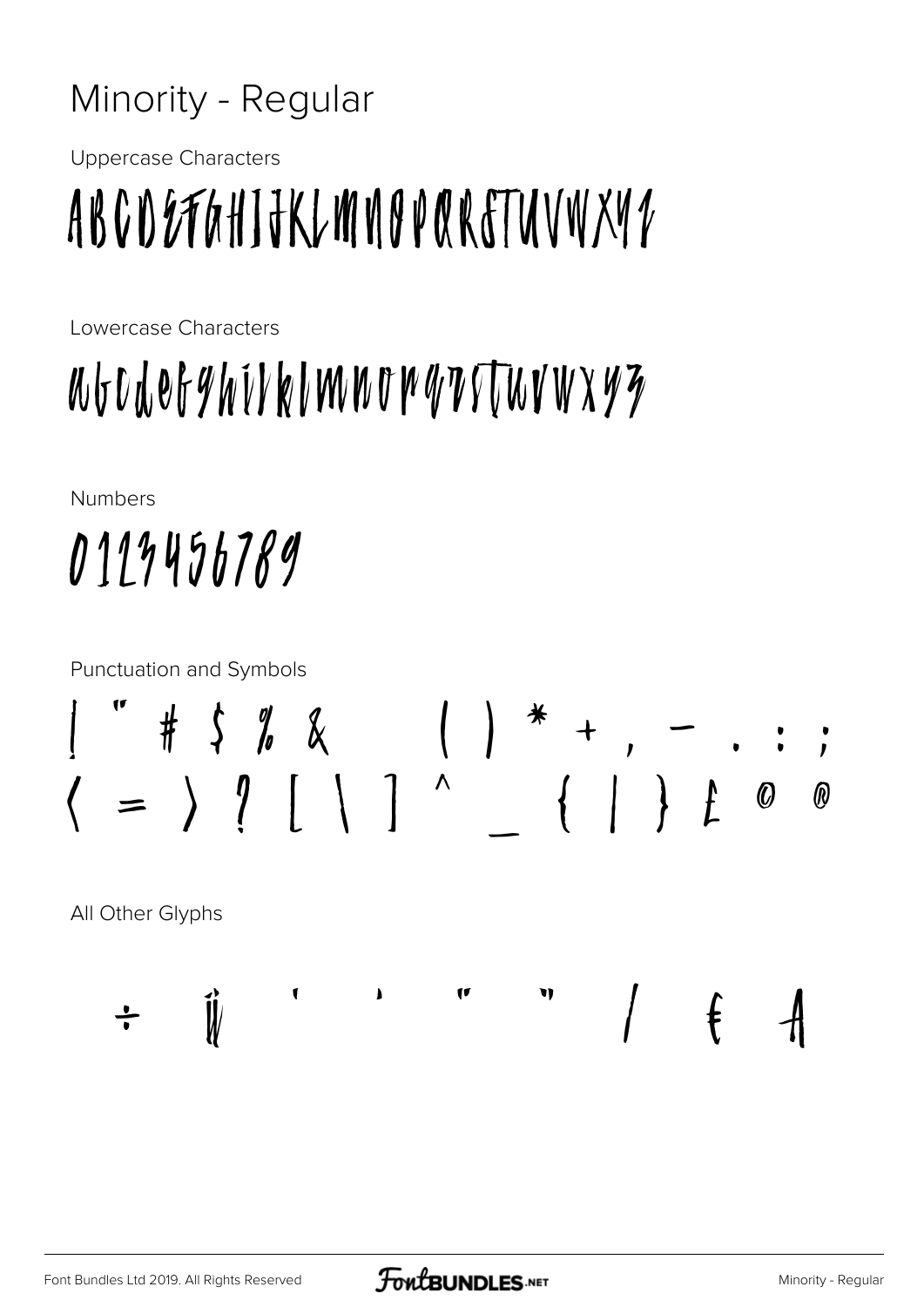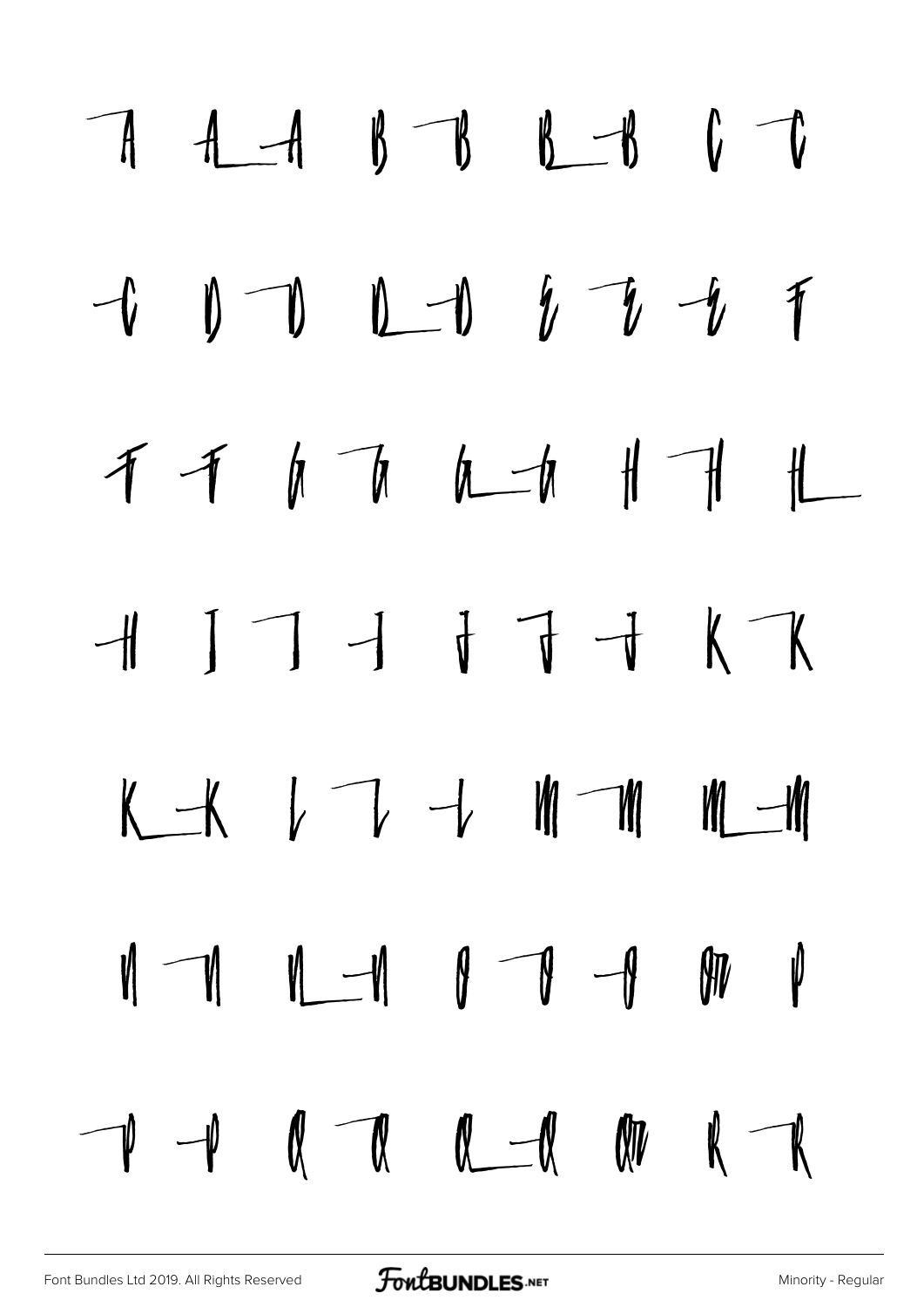